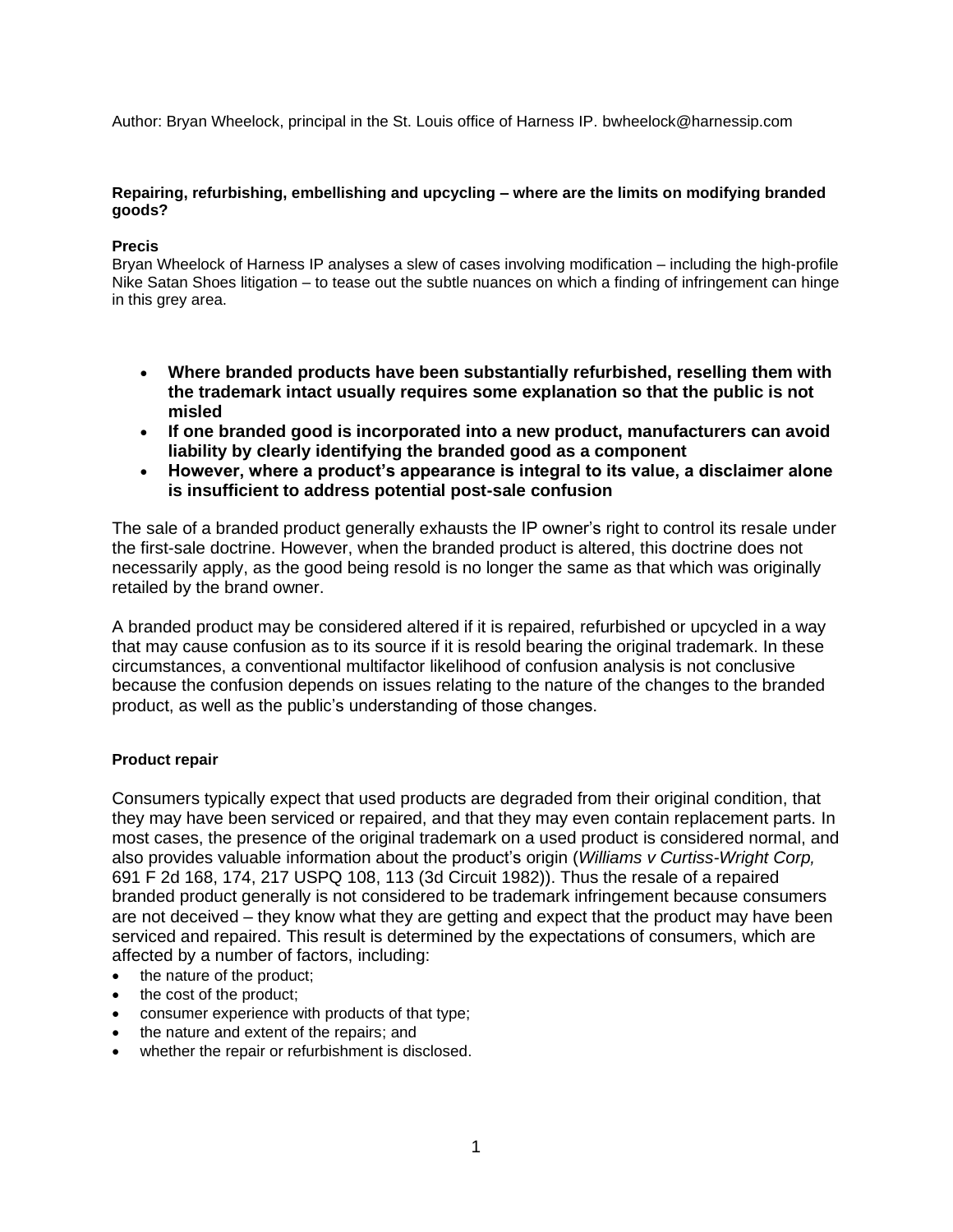## **Product refurbishment**

At a certain point, repair becomes so extensive and the alterations to the product so substantial that the public could be confused by the continued presence of the original branding, at least without explanation. The Supreme Court discussed this kind of refurbishment in *Champion Spark Plugs v Sanders* (331 US 125, 1947) where respondents were collecting used Champion spark plugs, repairing and reconditioning them, and reselling them with the Champion branding still in place (*Id* at 126).

The district court enjoined the sale of the reconditioned spark plugs unless:

- the trademark and type and style marks were removed;
- the plugs were repainted with a durable grey, brown, orange or green paint;
- the word 'repaired' was stamped into the plug; and
- the cartons carried a legend indicating that they contained used spark plugs originally made by the petitioner and repaired and made fit for use for up to 10,000 miles by the respondent company (*Id* at 127).

The Court of Appeals agreed that the respondents had infringed Champion's trademarks and committed acts of unfair competition (*Id*). However, it did modify the injunction:

- eliminating the requirement that the trademark be removed;
- allowing either 'repaired' or 'used' to be applied to the product; and
- allowing a more generic statement about the refurbishing to be printed on the cartons (*Id*).

The issue before the Supreme Court was the adequacy of the injunction, as modified by the Court of Appeals, and in particular the failure to require the defendant to remove the Champion branding from the reconditioned product. Citing Justice Holmes in *Prestonettes Inc v Coty (*264 US 359, 1924) the Supreme Court said:

*A trademark only gives the right to prohibit the use of it so far as to protect the owner's goodwill against the sale of another's product as his… When the mark is used in a way that does not deceive the public, we see no such sanctity in the word as to prevent its being used to tell the truth. It is not taboo.* (264 US at 368.)

The court added that there may be cases where the reconditioning or repair would be either so extensive or so fundamental that "it would be a misnomer to call the article by its original name, even though the words 'used' or 'repaired' were added" (331 US at 129) but this was not the case here (*Id*). It also observed that the repair or reconditioning of the spark plugs "does not give them a new design" (*Id*). While the reconditioned spark plugs were inferior, "inferiority is expected in most second-hand articles" *(Id*). Moreover, "[i]nferiority is immaterial, so long as the article is clearly and distinctively sold as repaired or reconditioned, rather than as new" *(Id* at 130). The court stated that "[f]ull disclosure gives the manufacturer all the protection to which he is entitled" (*Id* at 131), concluding that the decree as shaped by the Circuit Court of Appeals adequately served the requirements of full disclosure (*Id*).

While the Supreme Court in *Champion* held that the trademark on a reconditioned product did not have to be removed, provided that there was full disclosure, more recently in *Nitro Leisure Products LLC v Acushnet Co* (341 F 3d 1356, Federal Circuit 2003) the Court of Appeals for the Federal Circuit went much further, holding that it was permissible for the reconditioner to reapply an original trademark that has been removed during the reconditioning process – subject to full disclosure to the consumer. In *Nitro Leisure Products* Nitro acquired used golf balls with stains, scuffs or blemishes, refurbished and repainted them, and then reaffixed the original manufacturer's trademark (*Id* at 1356). Nitro also applied one of two disclaimers to each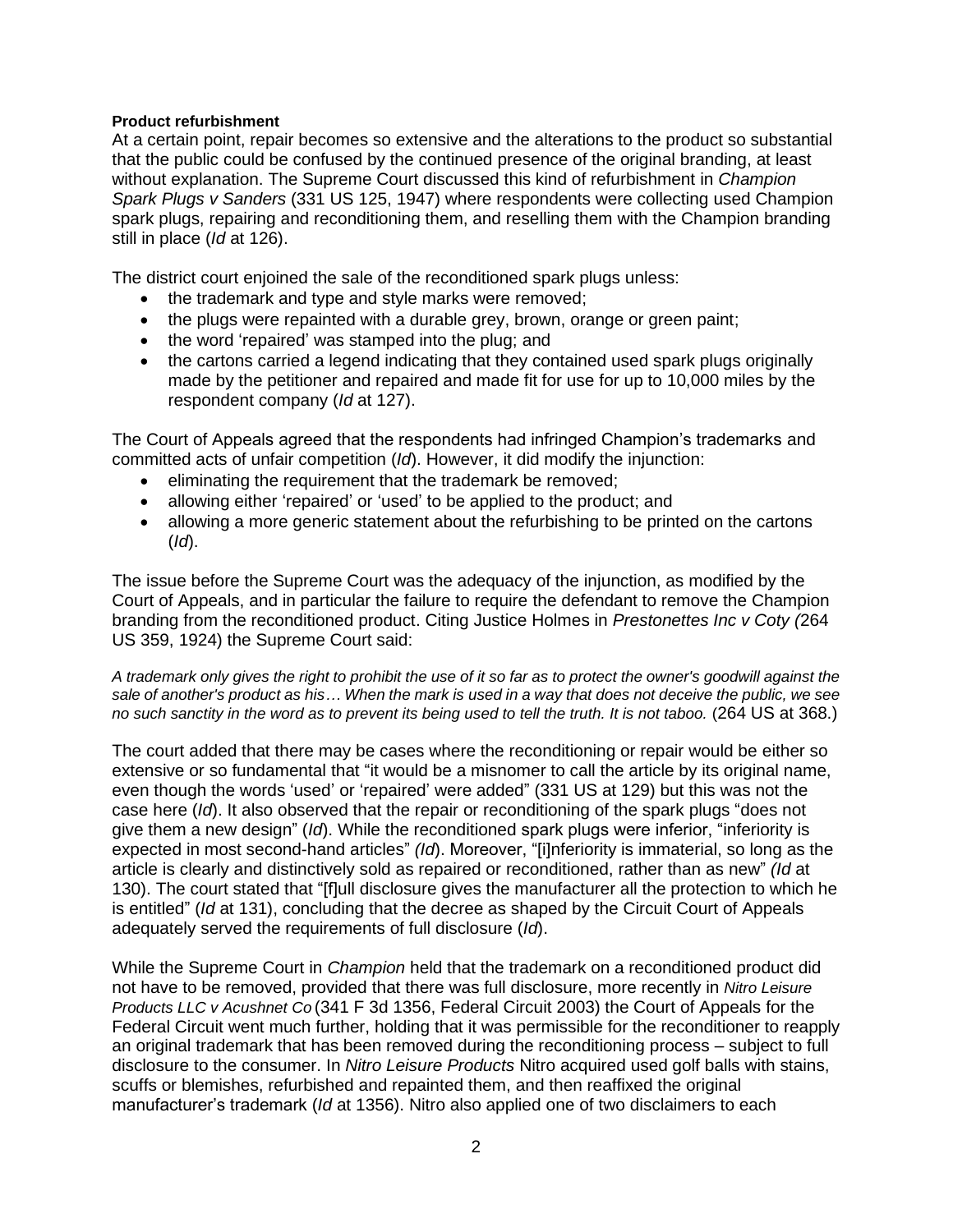refurbished golf ball: "USED & REFURBISHED BY SECOND CHANCE" or "USED AND REFURBISHED BY GOLFBALLSDIRECT.COM", and put a disclaimer on the packaging.

The Federal Circuit agreed that there was no trademark infringement, noting that:

*so long as the customer is getting a product with the expected characteristics, and so long as the goodwill built up by the trademark owner is not eroded by being identified with inferior quality, the Lanham Act does not prevent the truthful use of trademarks, even if such use results in the enrichment of others. (Id* at 1362.)

# It added that:

*There is an understanding on the part of consumers of used or refurbished products that such products will be degraded or will show signs of wear and tear and will not measure up to or perform at the same level as if new. . . For used or refurbished products, consumers are not likely to be confused by—and indeed expect—differences in the goods compared to new, unused goods. (Id* at 1362.)

In *Brandtjen & Kluge Inc v Prudhomme* (765 Federal Supplement 1551, 20 USPQ2d 1561, Northern District of Texas 1991), the court considered whether Prudhomme's rebuilding of Brandtjan & Kluge's printing presses without removing the trademarks was infringement and an unfair trade practice. After reviewing the Fifth Circuit's factors for likelihood of confusion, the court crafted the following three to make the test for likelihood of confusion more analytically useful to trademark infringement and unfair competition claims relating to rebuilt products:

- the extent and nature of changes made to the product;
- the clarity and distinctiveness of the labeling on the rebuilt product; and
- the degree to which any inferior qualities associated with the reconditioned product would likely be identified by the typical purchaser with the manufacturer (765 Federal Supplement at 1551, 20 USPQ2d 1561. See also, *Neles-Jamesbury Inc v Valve Dynamics Inc*, 974 Federal Supplement 964, Southern District of Texas, 1997).

After considering all the pertinent factors, the district court found that a typical purchaser was not likely to be confused as to the source, affiliation or sponsorship of Prudhomme's rebuilt KLUGE automatic presses (765 Federal Supplement at 1573, 20 USPQ2d 1576).

A different case is presented when the owner is refurbishing the product for its own use; in such instances the owner is not confused, and the act of refurbishing a product for – and returning the product to – the owner, is not a use of the trademark in commerce (*Karl Storz Endoscopy*-*America Inc v Fiber Tech Medical Inc*, 4 Federal Appendix 128 4th Circuit 2001). However, in *Karl Storz Endoscopy-America Inc v Surgical Techs Inc (*285 F 3d 848, 62 USPQ2d 1273, 9th Circuit 2002), the Ninth Circuit reversed the district court's grant of summary judgment to defendants who repaired (or managed the repairs) of endoscopes for their owners. The court was concerned with post-sale confusion (285 F 3d 854, 62 USPQ2d at 1276), and the extensiveness of some of the repairs allegedly performed. The Ninth Circuit recognised that there was no bright-line test for determining whether a company that repairs or reconstructs goods and retains the original manufacturer's trademark on those goods is considered to be using the trademark in commerce (285 F 3d 856, 62 USPQ2d at 1277). It did, however, identify a number of factors to consider when determining whether the company has made a different product, including:

• the nature and extent of the alterations;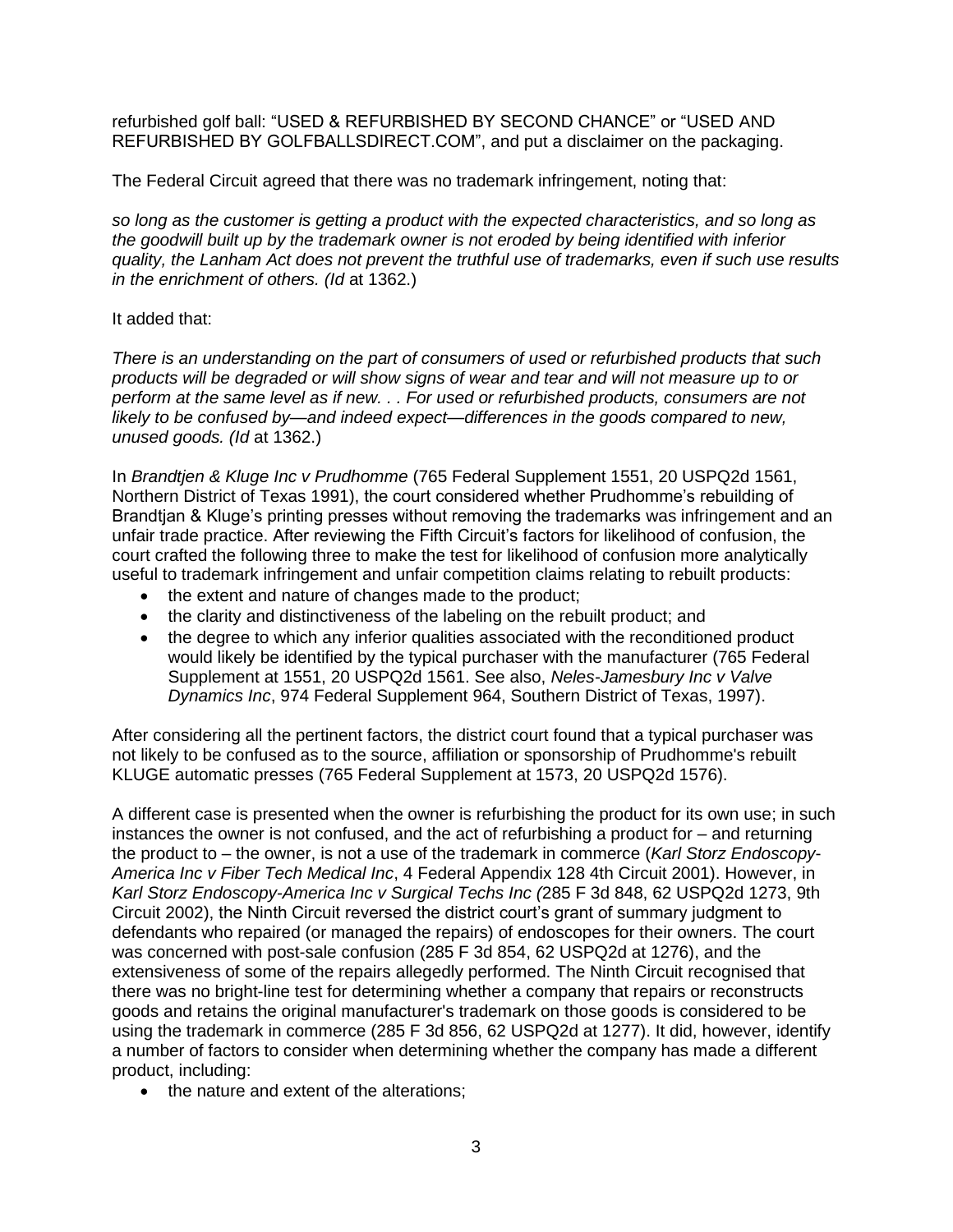- the nature of the device and how it is designed (eg, whether some components have a shorter useful life than the whole);
- whether a market has developed for services and spare parts; and, most importantly
- whether end users are likely to be misled as to the party responsible for the composition of the product (285 F 3d 856-7, 62 USPQ2d at 1277-8).

Thus, while the owner who has products refurbished is generally not confused – either about the source of the original product or the source of refurbishments – where it exposes the refurbished product to others, there is a risk that they could be confused unless there is proper disclosure.

### **Product embellishment**

If appearance is altered on a product that relies on how it looks to create value, it is possible for the consumer to be confused as to its source. Thus, for designer products, alterations and embellishments may be enjoined, at least where there is no way to effectively label them to avoid post-sale confusion. In *Rolex Watch USA Inc v Michel Co (*179 F 3d 704, 50 USPQ2d 1939, 9th Circuit 1999), the defendant reconditioned Rolex watches, refurbishing the dial and sometimes adding diamonds to it, changing the bracelet and/or replacing the bezel. Arguably, these embellishments affected the watch's performance and durability.

Relying on two similar watch cases from the Fifth Circuit (*Rolex Watch USA Inc v Meece,* 158 F 3d 816, 1998, 526 US 1133, 119 SCt 1808, 143 L Ed 2d 1011, 1999) and Seventh Circuit (*Bulova Watch Co v Allerton Co* 328 F 2d 20, 1964), the Ninth Circuit concluded that the alterations made to the used Rolex resulted in a new product. It found that merely requiring an independent mark to be placed on the non-Rolex parts was inadequate because it failed to convey that fundamental changes had been made to the watches and that the faces could not support a more adequate legend. Under *Champion*, the Ninth Circuit held that the retention of Rolex's marks on the altered watches was a misnomer and trademark infringement. Thus, the district court abused its discretion in not completely enjoining the use of Rolex's trademarks on the altered watches (179 F 3d at 710, 50 USPQ2d at 1944).

A similar result was reached in *Cartier v Symbolix Inc* (386 Federal Supplement 2d 354, SDNY 2005), where the district court preliminary enjoined defendants from altering genuine stainless-steel Cartier watches by mounting diamonds at various points on the bezels and cases to resemble Cartier's more expensive white-gold watches and thereafter selling the altered products, citing *Michel*, *Meece* and *Allerton*.

These watch cases involve modifications that might readily be observed, but whose source cannot be conveyed to the observer. Even if the purchasers knew what they were getting, there is the concern that others encountering the refurbished product would be confused.

### **Product upcycling**

Upcycling occurs when a branded product is turned into an entirely new product. One type of upcycling occurs when a manufacturer uses a branded product as a component in a new product and conveys that to purchasers by using the trademark in advertising, labels or the components list but does not incorporate the original branding into the product itself.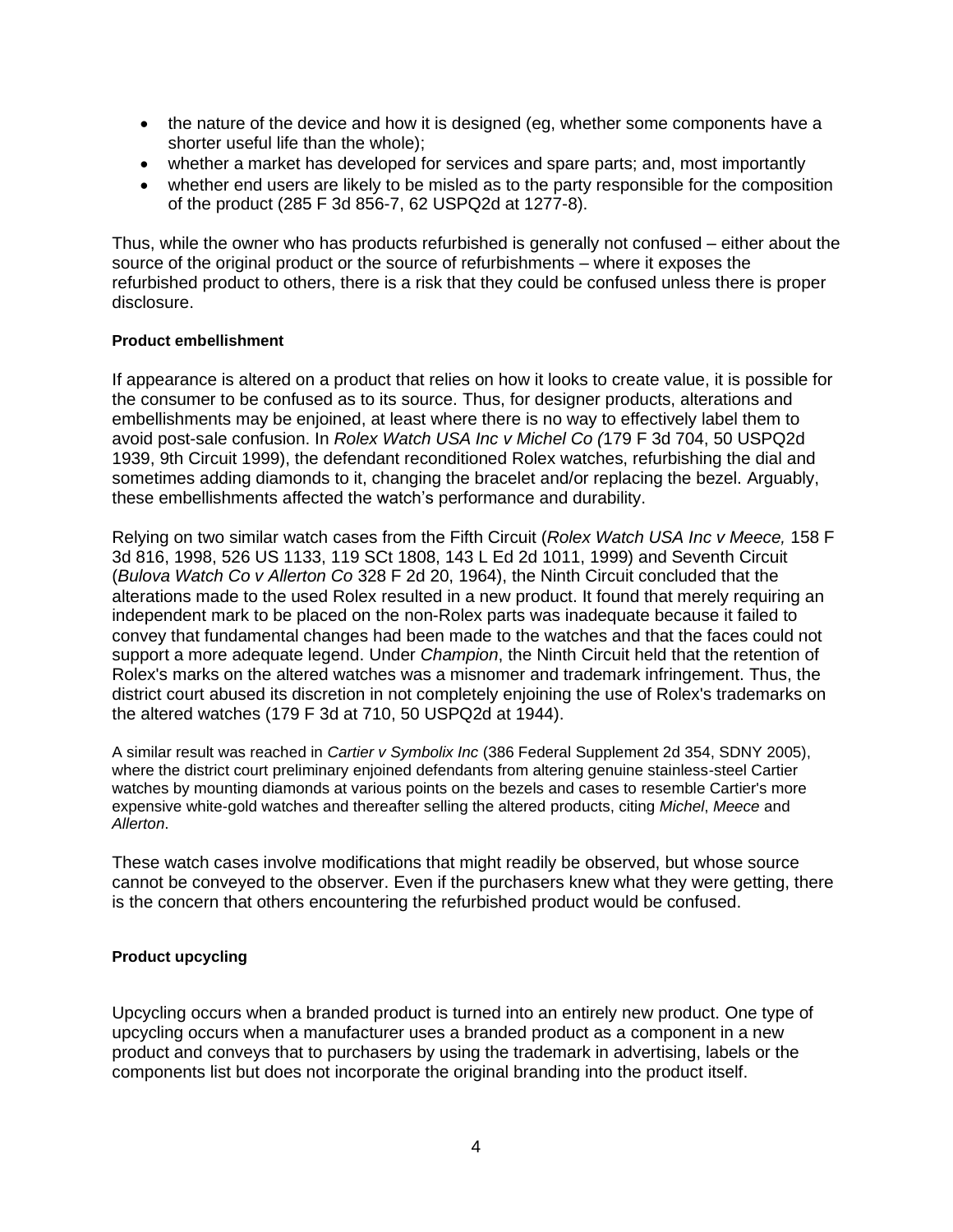The second and potentially more problematic type is when a manufacturer uses a branded product as a component in a new product and the original trademark is still visible. In both instances, the use of the trademark has the potential to cause confusion if not properly explained.

#### **Trademark identifiers in branded components as part of new products**

Since *Prestonettes Inc v Coty*, it has been clear that using a trademark to identify a branded product as a component in a new product is permitted as long as this is explained to consumers. Prestonettes made compacts from the genuine loose powder obtained from Coty and sold them with a label explaining that it was made with Coty's powder and Prestonettes' binder. In reversing the injunction against Prestonettes, Justice Holmes famously wrote: "[w]hen the mark is used in a way that does not deceive the public, we see no such sanctity in the word as to prevent its being used to tell the truth. It is not taboo" (264 US at 368). This has been followed in many cases since.

Even though Holmes wrote of repackaging a branded product in the same broad terms as compounding a branded product into a new product (264 US 369), repackaging cases are distinguishable from compounding cases because it is clearer to the consumer that a third party has altered the product when it has been compounded. Repackaging a branded product is generally permitted, so long as the party responsible discloses its role (*Farouk Sys Inc v Target Corp*, 86 USPQ2d 1221, 5th Circuit 2008).

### **Branded products as components in new products**

Using branded products (or product parts) as components generally follows the *Prestonettes* rule: the continued presence of the trademark is permitted so long as the original manufacturer is not identified with the inferior qualities of the product resulting from wear and tear or the reconditioning by the dealer. In *Baseball Players v Dad's Kid Corp* (6 Federal Supplement 458, 25 USPQ2d 1559 SDNY 1992), Dad's Kid made Tri-Cards by taking three authentic licensed baseball cards (originally made by the Major League Baseball Players Association's licensees), leaving one intact, cutting out the player's image from each of the two remaining cards, and then slightly staggering those images above the player's image on the intact card to give a 3D effect. The court noted that baseball trading cards are regularly repackaged, displayed or mounted, and Dad's Kid printed a disclaimer on the packaging of its product. Under these circumstances, the district court saw "no likelihood that anyone will be confused as to origin by reason of Dad's Kid's treatment of genuine cards" (806 Federal Supplement at 460, 25 USPQ2d at 1560).

However, in *Eastman Kodak Co v Photaz Imports Ltd (*28 F 3d 102, 39 USPQ2d 1477, 2nd Circuit 1994), the Second Circuit affirmed the district-court decision that Photaz could no longer use Kodak lenses imprinted with the KODAK mark in its Snap Shot camera without a disclaimer that the Snap Shot employed a used Kodak lens and that it had no connection to Kodak. The court said that it must be made clear that "the recycled part in issue is a used part which has been reconditioned by the defendants, and that the manufacturer is not identified with the inferior qualities resulting from any wear and tear of the used product". However, a disclaimer is only sufficient if it reaches anyone who might associate deficiencies with the manufacturer of the original branded product.

In *Au-Tomotive Gold Inc v Volkswagen of America Inc (*603 F 3d 1133, 94 USPQ2d 1873, 9th Circuit 2010), the Ninth Circuit affirmed the summary judgment for Volkswagen that marquee license plates bearing Volkswagen badges (purchased from Volkswagen) infringed its trademarks. While the packaging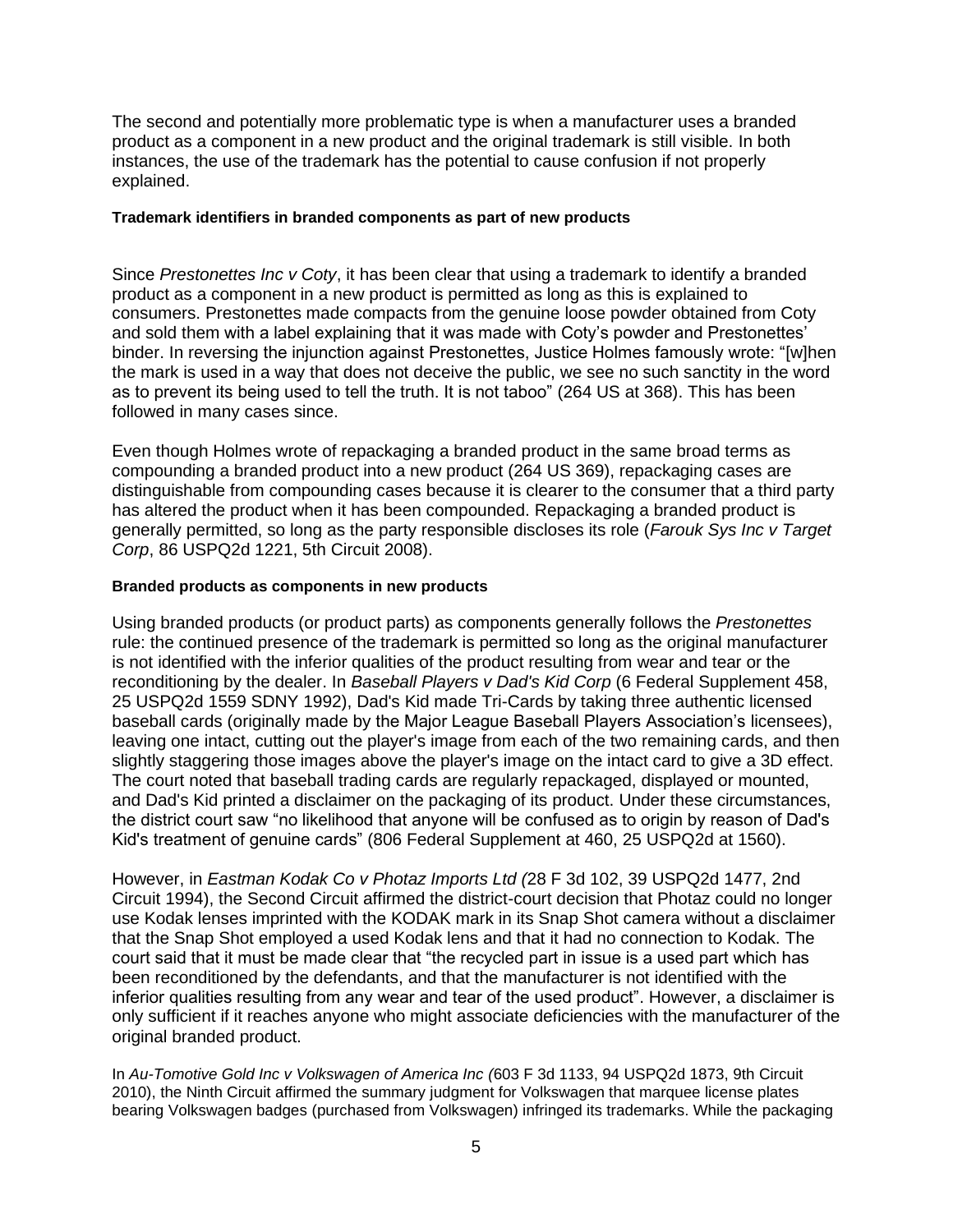for Au-Tomotive Gold's products bore disclaimers, the Ninth Circuit noted that these "do nothing to dispel post-purchase confusion" (603 F 3d at 1138, 94 USPQ2d at 1877). The court said that it is likely that a person seeing Au-Tomotive Gold's products with Volkswagen's badge will associate it with Volkswagen (*Id)* and noted that post-purchase confusion creates a free-rider problem, explaining that if a producer purchases a relatively cheap trademarked product and uses it to create post-purchase confusion as to the source of a new product, the producer is free-riding even though it has paid for the trademarked product (*Id*). The Ninth Circuit concluded that the district court correctly granted summary judgment to Volkswagen on its trademark infringement claim.

*PRL USA Holdings Inc v VNDS Los Angeles* (Civil Action 2:20-cv-00374-CBM-PJW filed 14 January 2020), involves a type of upcycling that is popular today. The owner of the Ralph Lauren/Polo brands sued VNDS, a Los Angeles clothing company, for counterfeiting and trademark infringement. Among other things VNDS (an acronym for 'very nearly dead stock' ie, new stock that never sold) was altering Ralph Lauren/Polo merchandise to sell. This involved taking parts of genuine Ralph Lauren/Polo branded merchandise (eg, bathing suits), and turning them into a different article of clothing (eg, hats). VNDS described one of its hats as "[u]pcycled from vintage authentic Polo Sport swim shorts".



By taking Ralph Lauren's POLO marks from one product and attaching them to an entirely different one of its own making, VNDS was essentially doing the same thing as Au–Tomotive Gold – making and selling not just a modified product, but an entirely new one. The district court granted a default judgment before having to rule on the nature of the defendant's activities. While the nature of the product was disclosed on the VNDS website, this disclaimer would not reach everyone who might be exposed to the product after the sale. Just as in the watch cases, where the appearance of a product is important to its value (as is the case with all fashion items), the disclaimer, to be affective, must reach anyone who sees the product, or at least sees the product sufficiently to make a judgment about it.

It was this type of post-sale confusion that caused Nike to sue MSCHF Product Studio, which purchased genuine Nike Air Max 97 shoes and added red ink and human blood to the mid-sole, red embroidered satanic-themed detailing, a bronze pentagram to the laces and a new sock liner, referring to the refurbished product as the Satan Shoe. Nike alleged that "[u]nless stopped, MSCHF's Satan Shoes and MSCHF's use of Nike's Asserted Marks will continue to cause confusion in the marketplace, including but not limited to initial interest confusion, *post-sale* confusion, confusion in the secondary sneakers markets, and dilution by blurring and tarnishment" (emphasis added).